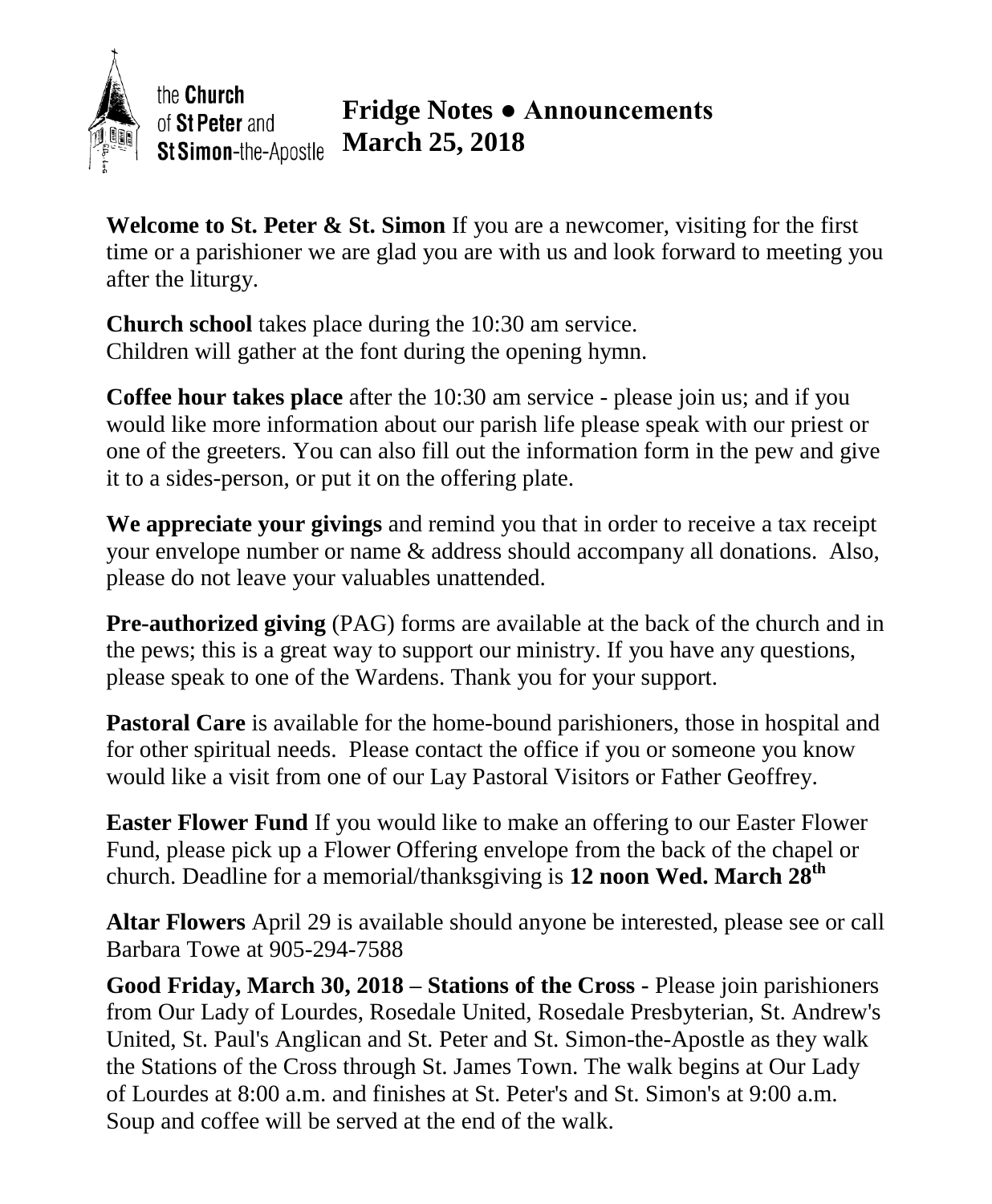**THIS WEEK AT ST PETER & ST SIMON Tuesday, March 27:** 6 pm Candlelight Evening Prayer Service **Wednesday, March 28:** Lenten Feria 11 am – Holy Eucharist with Anointing for Healing (in the Chapel) **Thursday, March 29:** 7 pm Maundy Thursday Service **Friday, March 30:** 10:30 am Good Friday Service **Saturday, March 31:** 8 pm The Great Vigil **Sunday, April 1:** Easter Day 8:30 am Holy Eucharist celebrated from The *BCP* 9:30 am Coffee & Conversation discussing the readings of the day. 10:30 am Holy Eucharist (Traditional) *Readings: Acts 10.34–43 / 1 Corinthians 15.1–11 / John 20.1–18*

## **Stewardship Notes**

**FaithWorks** is the annual appeal of the Anglican Diocese of Toronto. Since 1996, FaithWorks has provided more than \$24 million to Anglicanaffiliated ministries offering help and hope to people in need throughout southcentral Ontario and around the world. Many of our parishioners donate generously to FaithWorks. This is a reminder to encourage you to make your pledge directly to St. Peter's and St. Simon's allocated to FaithWorks. The parish will then forward the funds to the diocese. The benefit is the parish gets the recognition for participating in the programme, and we will receive the 15% return on your donation. This will be directed to ministry in our parish. Thank you for your generosity.

For those of you who give through PAG (Pre Authorized Giving) a card is available for you to place in the plate so your offering is taken to the altar.

**TAI CHI program** There will be a TAI CHI program starting in the Parish Hall on April  $4<sup>th</sup>$  from 7p.m.-9p.m. The Classes will be every Wed. night until the end of June. For further info see Frank Hillis.

**Jubilate!** Are you thinking of contributing something to the next issue of **Jubilate!**, our church newsletter? Can you encourage someone else to share news, pictures, ideas, concerns, their faith? The deadline for submission of material to be published in our Pentecost newsletter is April 29. Please send what you would like to share to **Jubilate's** editor, Peggy Needham peggyneedham@sympatico.ca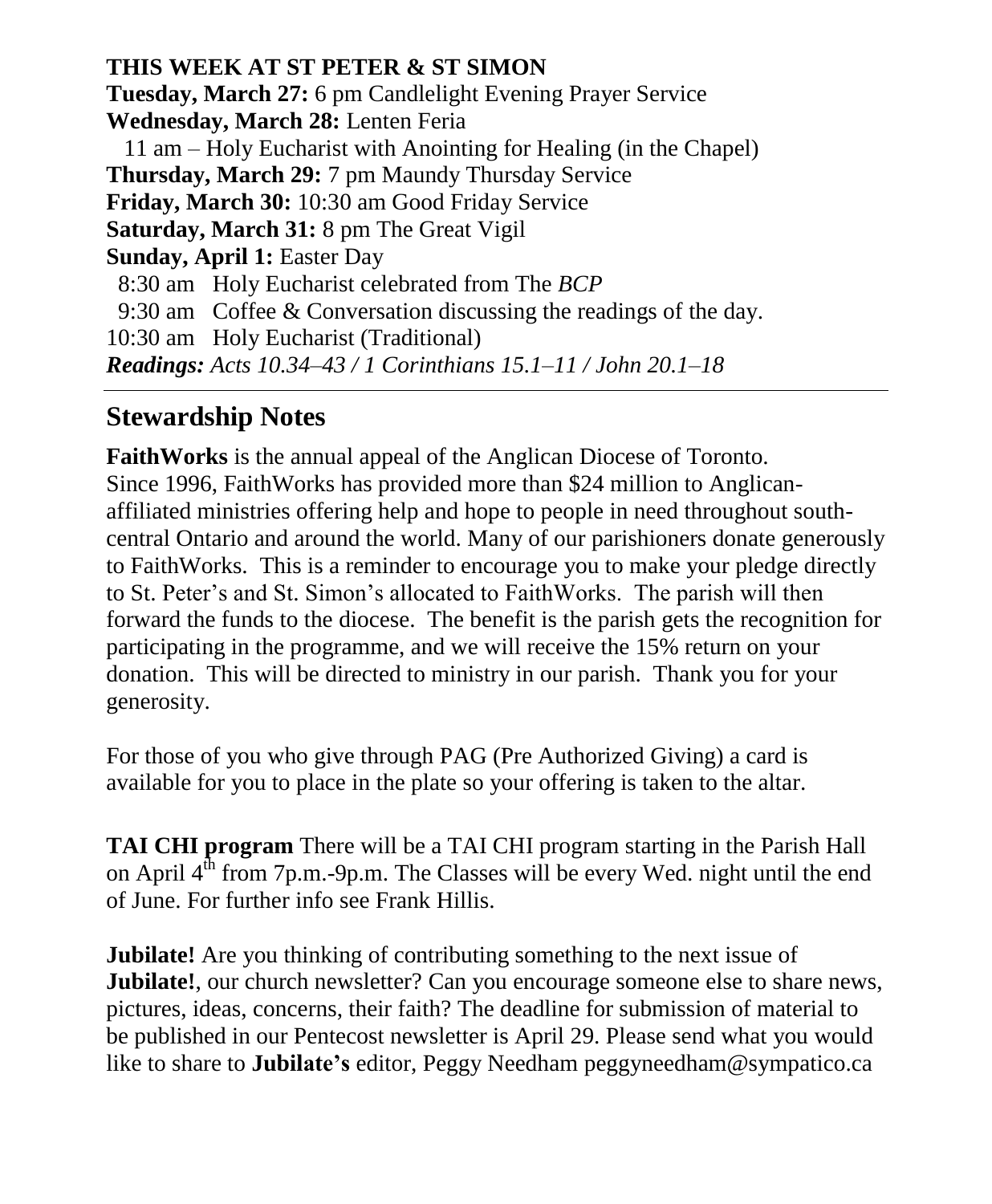## **Holy Week Services**



 *Tuesday Candlelight Evening Prayer Service March 27 at 6 pm Wednesday in Holy Week March 28 at 11 am Maundy Thursday March 29 at 7 pm Good Friday March 30 at 11 am Ecumenical Walk at 8:00 am/The Solemn Liturgy at 10:30 am Holy Saturday The Great Vigil March 31 at 8 pm Easter Day April 1 at 8:30 and 10:30 am We will welcome the Right Reverend Michael Bedford-Jones to celebrate and preach.*